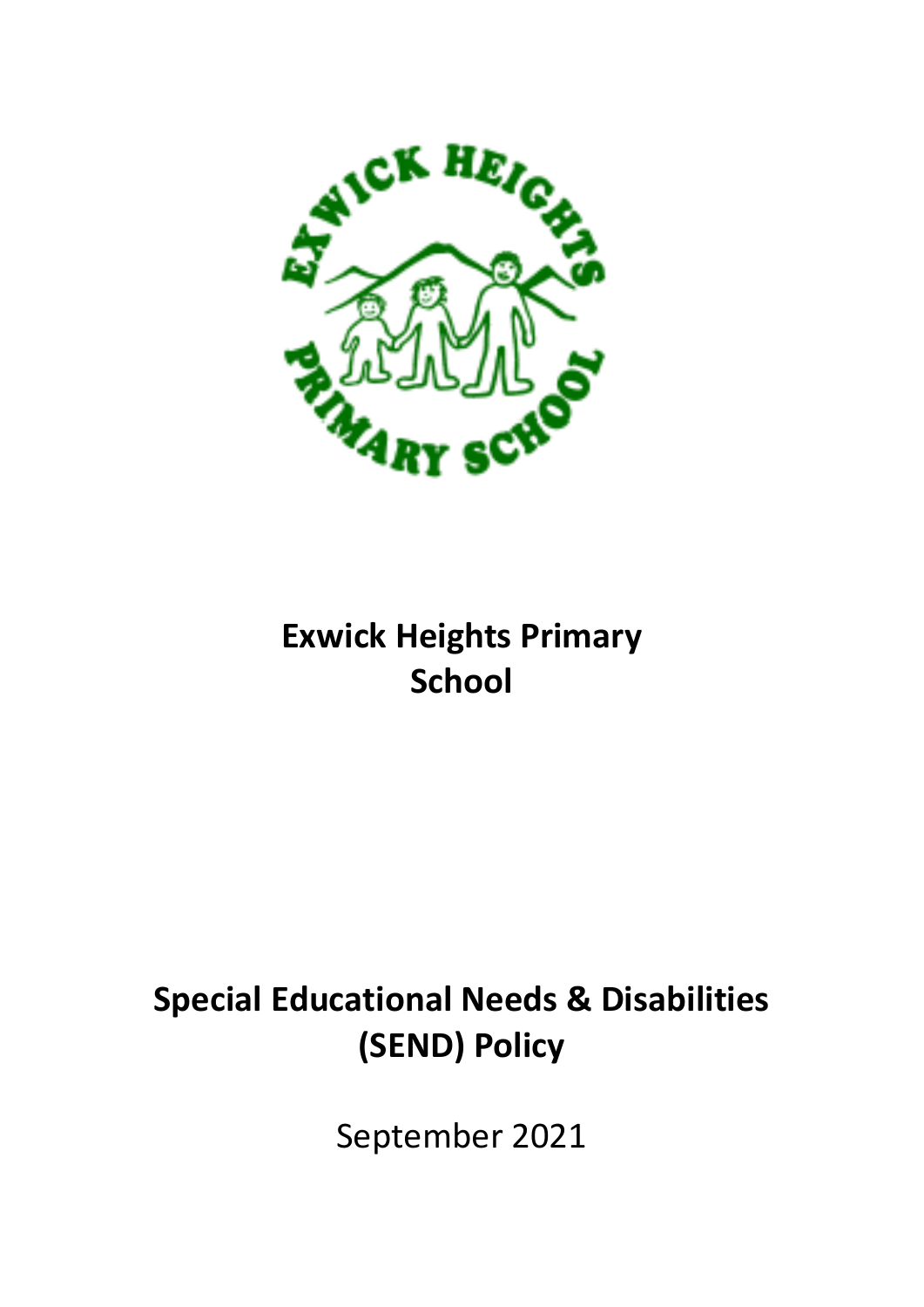#### **Context**

This policy was developed in consultation with parents/carers, staff and pupils of the school community and pays due regard to;

- The SEND Code of Practice: 0 to 25 years, July 2014
- Part 3 of the Children and Families Act 2014 and associated regulations

| Governor responsible for SEN: Mr Graham Davey |                                                                                                                                                  |
|-----------------------------------------------|--------------------------------------------------------------------------------------------------------------------------------------------------|
| <b>Headteacher:</b>                           | <b>Mrs Caroline Neal</b>                                                                                                                         |
| <b>SENDCO:</b>                                | Mrs Trudy Cronin                                                                                                                                 |
| <b>SENDCO Qualifications:</b>                 | <b>B.A [Hons] 1987</b><br><b>PGCE 1991</b><br>National Award for Special Educational Needs Coordination<br>2017<br>SENDCO is a member of the SLT |
| <b>Contact details:</b>                       | tcronin@exwickheights.devon.sch.uk                                                                                                               |
| This policy will be reviewed annually         |                                                                                                                                                  |
| <b>Reviewed: October 2021</b>                 | Governor reviewed: October 2022                                                                                                                  |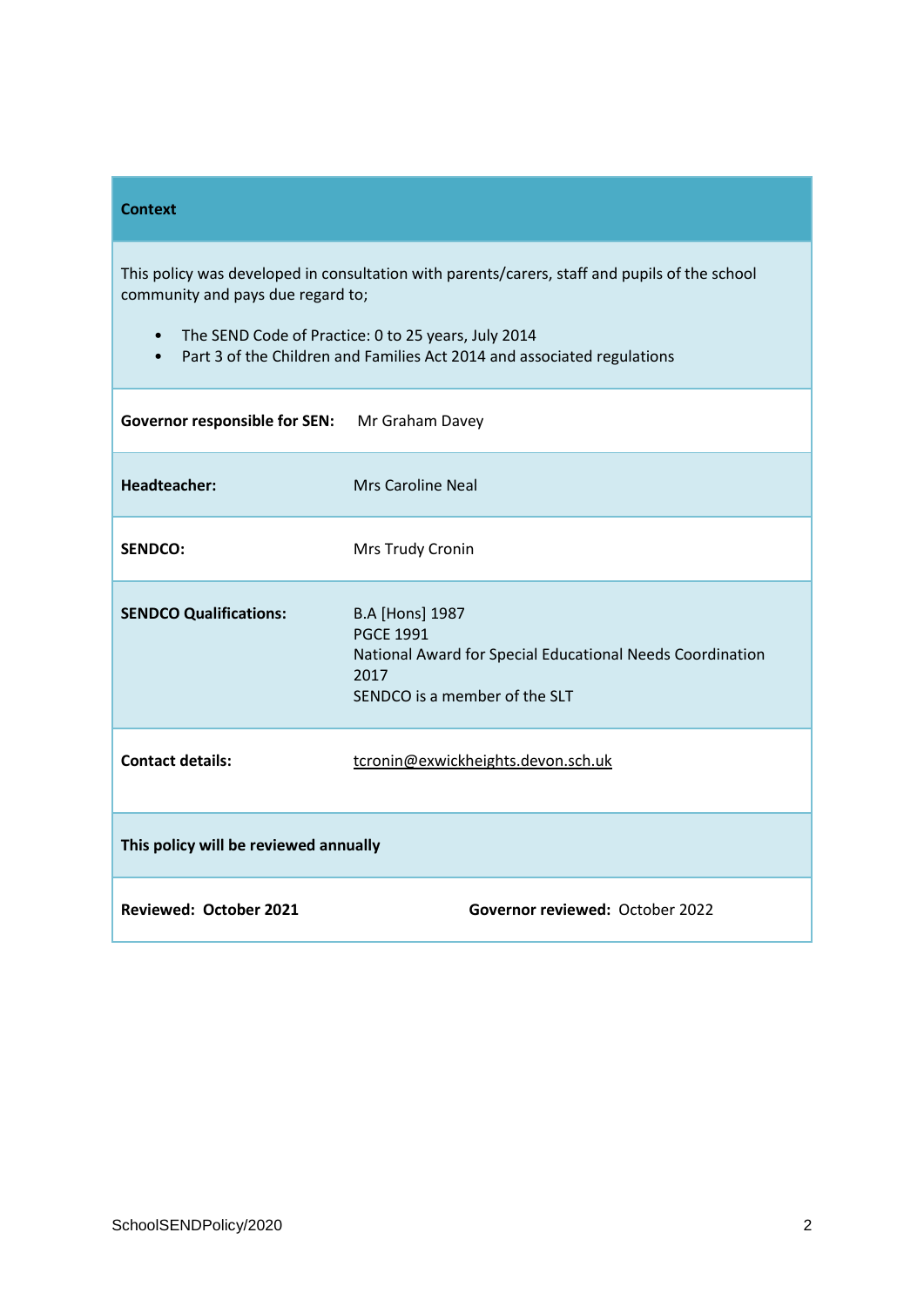### **Special Educational Needs and Disability (SEND) Policy**

This policy is in line with our teaching and learning policy and equality of opportunity policy and aims to support inclusion for all of our children. The responsibility for the management of this policy falls to the Headteacher; the day-to-day operation of the policy is the responsibility of the Special Educational Needs Co-ordinator (SENDCO). The Governing Body, Headteacher and the SENDCO will work together closely to ensure that this policy is working effectively.

High quality teaching is that which is differentiated to meet the needs of the majority of pupils. Some pupils will need something *additional to* and *different from* what is provided for the majority of pupils; this is special educational provision and we will use our best endeavours to ensure that provision is made for those who need it.

Exwick Heights Primary School will do its best to ensure that the necessary provision is made for any pupil who has special educational needs or disabilities. We will ensure that all staff in the school are able to identify and provide for those pupils who have special educational needs or disabilities to allow pupils with SEND to join in the activities of the school.

The staff and governors of Exwick Heights Primary School will also work to ensure that all SEND pupils reach their full potential, are fully included within the school community and are able to make successful transfers between educational establishments. This policy aims to support all members of staff in providing positive whole school approaches towards the learning, progress and achievement of SEND pupils. With this as an underlying principle, we believe that;

#### *All teachers are teachers of Special Educational Needs. Every teacher is responsible and accountable for the progress and development of all pupils in their class even where pupils access support from teaching assistants or specialist staff.*

Teaching and supporting pupils with SEND is therefore a whole school responsibility requiring a whole school response. Meeting the needs of pupils with SEND requires partnership working between all those involved – Local Authority (LA), school, parents/carers, pupils, children's services and all other agencies.

#### **School Admissions**

**No pupil will be refused admission to school on the basis of his or her special educational need. In line with the Equality Act 2010 we will not discriminate against disabled children in respect of admissions for a reason related to their disability. We will use our best endeavours to provide effective educational provision.**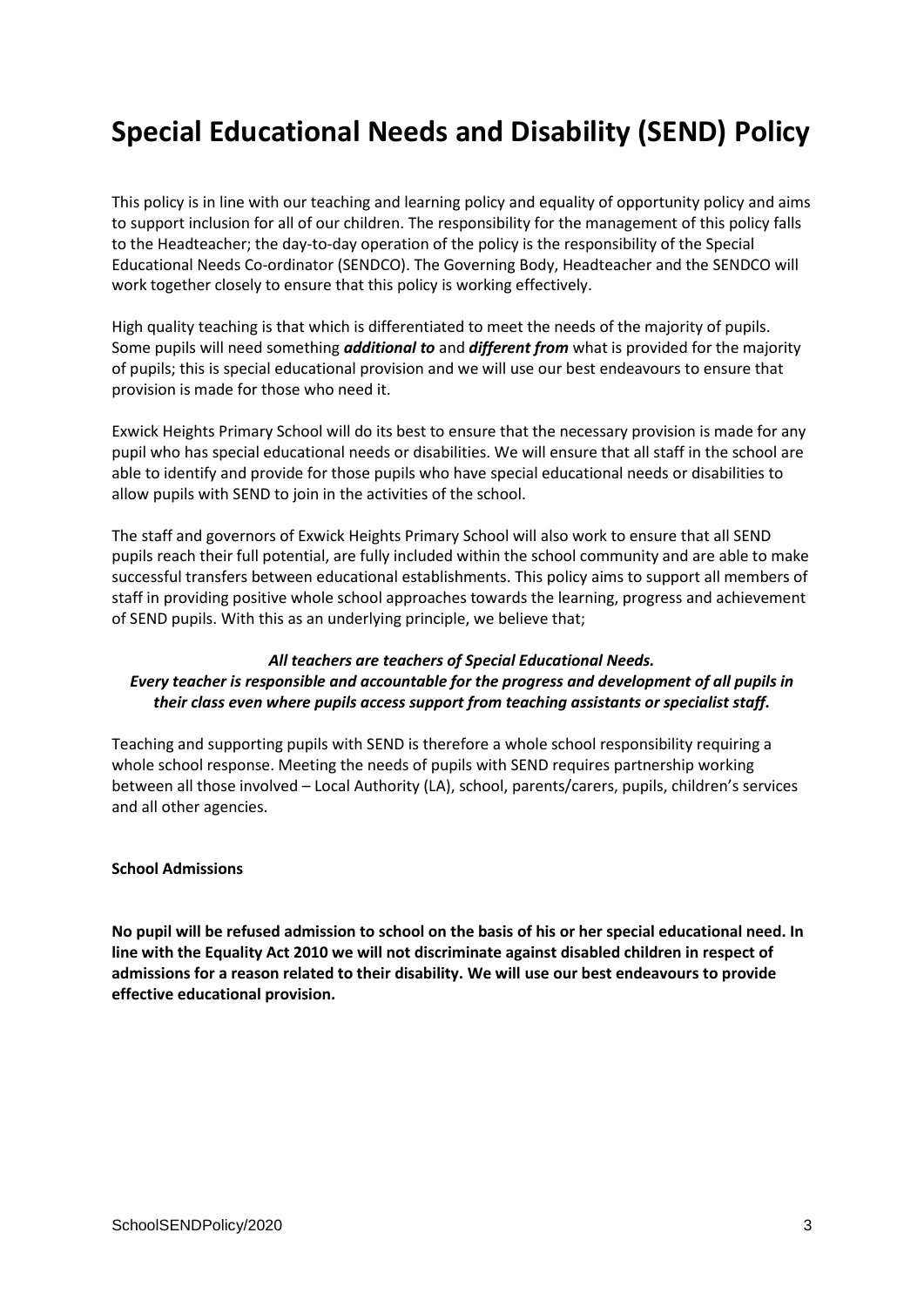### **Aims and Objectives**

#### **Aims**

To provide the structure for a pupil-centred process that engages pupil, family, school and other professionals in planning for and implementing high quality, needs led provision that is consistent across the school. This is to ensure all of our pupils are able to access the same opportunities for learning and social development achieving maximum progress, fulfilling their potential and promoting their well-being.

#### **Objectives**

The SEND Policy of Exwick Heights Primary School reflects the principles of the 0-25 SEND Code of Practice (2015). The aims of this special educational needs policy are to:

- Ensure the Equality Act 2010 duties for pupils with disabilities are met,
- To enable pupils with special educational needs to have their needs met,
- To take into account the views of the pupils with special educational needs,
- To encourage good communication and genuine partnerships with parents/carers of children with special educational needs,
- To facilitate full access to a broad, balanced and relevant education, including an appropriate curriculum for the foundation stage and the National Curriculum, for pupils with special educational needs,
- In conjunction with the Medical Policy make arrangements to support pupils with medical conditions and to have regard to statutory guidance supporting pupils at school with medical conditions,
- To implement a graduated approach to meeting the needs of pupils using the Assess, Plan, Do, Review process,
- Develop a culture of inclusion valuing high quality teaching for all learners, with teachers using a range of effective differentiation methods,
- Employ a collaborative approach with learners with a SEN or disability, their families, staff within school, other external agencies including those from Health and Social Care,
- Set appropriate individual learning outcomes based on prior achievement, high aspirations and the views of the learner and family,
- Share expertise and good practice across the school and local learning community,
- Make efficient and effective use of school resources,
- Have regard to the Code of Practice (2015) for the identification, assessment, support and review of special educational needs,
- Have regard to guidance detailed by Devon County Council.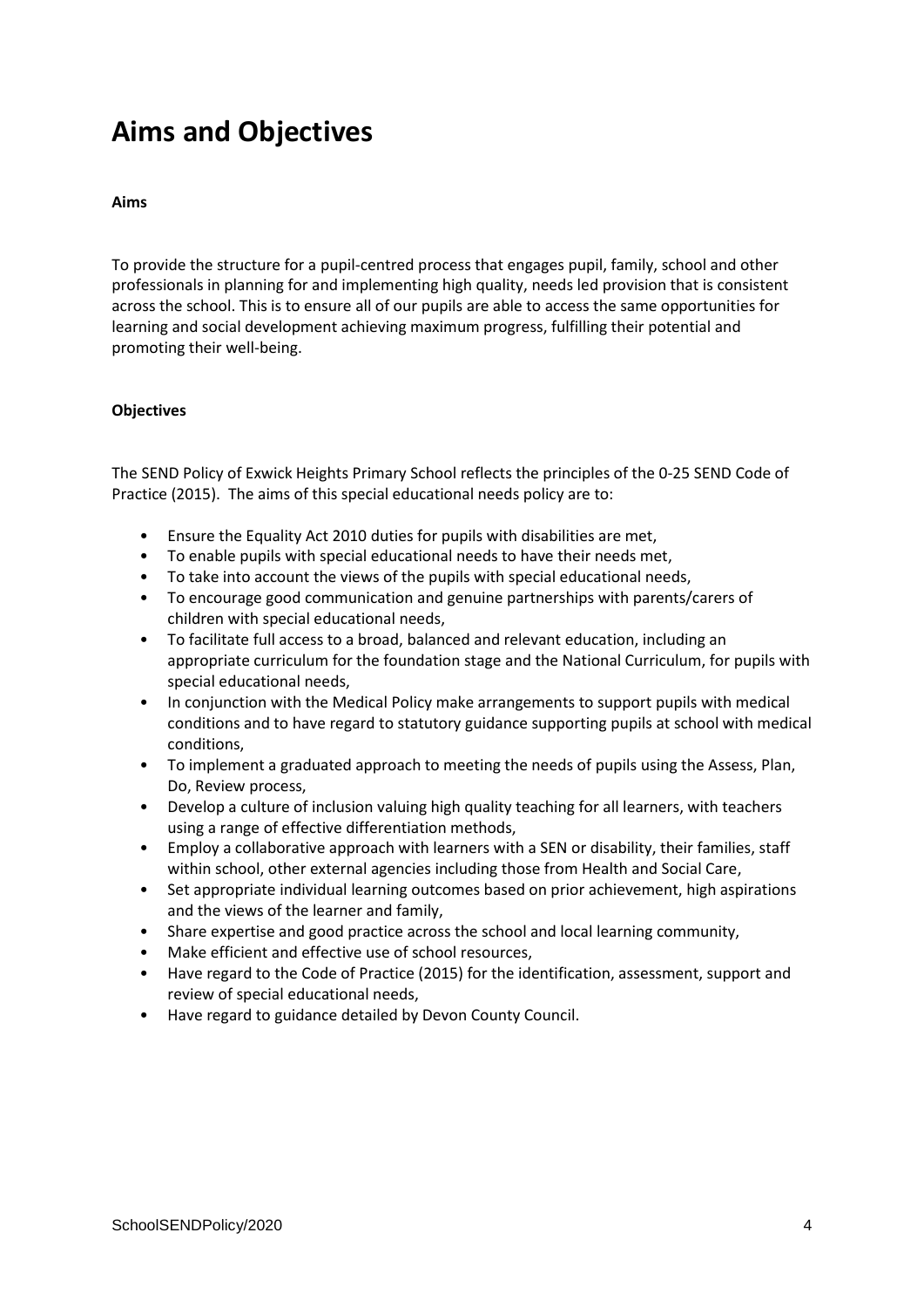## **Identifying and supporting Special Educational Needs & Disabilities**

#### *Definition of SEN*

Pupils have special educational needs if they have a learning difficulty or disability which calls for special education provision to be made for him/her namely provision *which is additional to or different from* that normally available in a differentiated curriculum. Exwick Heights Primary School regards pupils as having a Special Educational Need if they:

- a) Have a significantly greater difficulty in learning than the majority of pupils of the same age, or;
- b) Have a disability which prevents or hinders him/her from making use of facilities of a kind generally provided for others of the same age in mainstream schools
- c) A child under compulsory age has special educational needs if they fall within the definition at (a) or (b) above or would do so if special educational provision was not made for them (Section 20 Children and Families Act 2014)

Pupils must not be regarded as having a learning difficulty solely because the language or form of language of their home is different from the language in which they will be taught.

Exwick Heights Primary School will have regard to the SEND Code of Practice 2014 when carrying out its duties towards all pupils with SEND and ensure that parents/carers are informed by the school that SEND provision is being made for their child.

There may be times in a pupil's school career when they are identified as having a Special Educational Need.

These pupils will be provided with intervention and/or support that is 'additional to or different from' the normal differentiated curriculum. This may be on an ongoing basis or for a limited time. Many pupils with sensory and/or physical disabilities may require adaptations, made as reasonable adjustments under the Equality Act 2010.

#### **Areas of Special Educational Need**

Under the SEND Code of Practice 2014 pupils identified as having a special educational need (SEN) will be considered within one or more of the following categories of need:

#### *Cognition and Learning;*

Children with learning needs may learn at a slower pace than other children and may have difficulty developing literacy or numeracy skills or understanding new concepts. Learning needs may be in addition to or as a result of other special educational needs.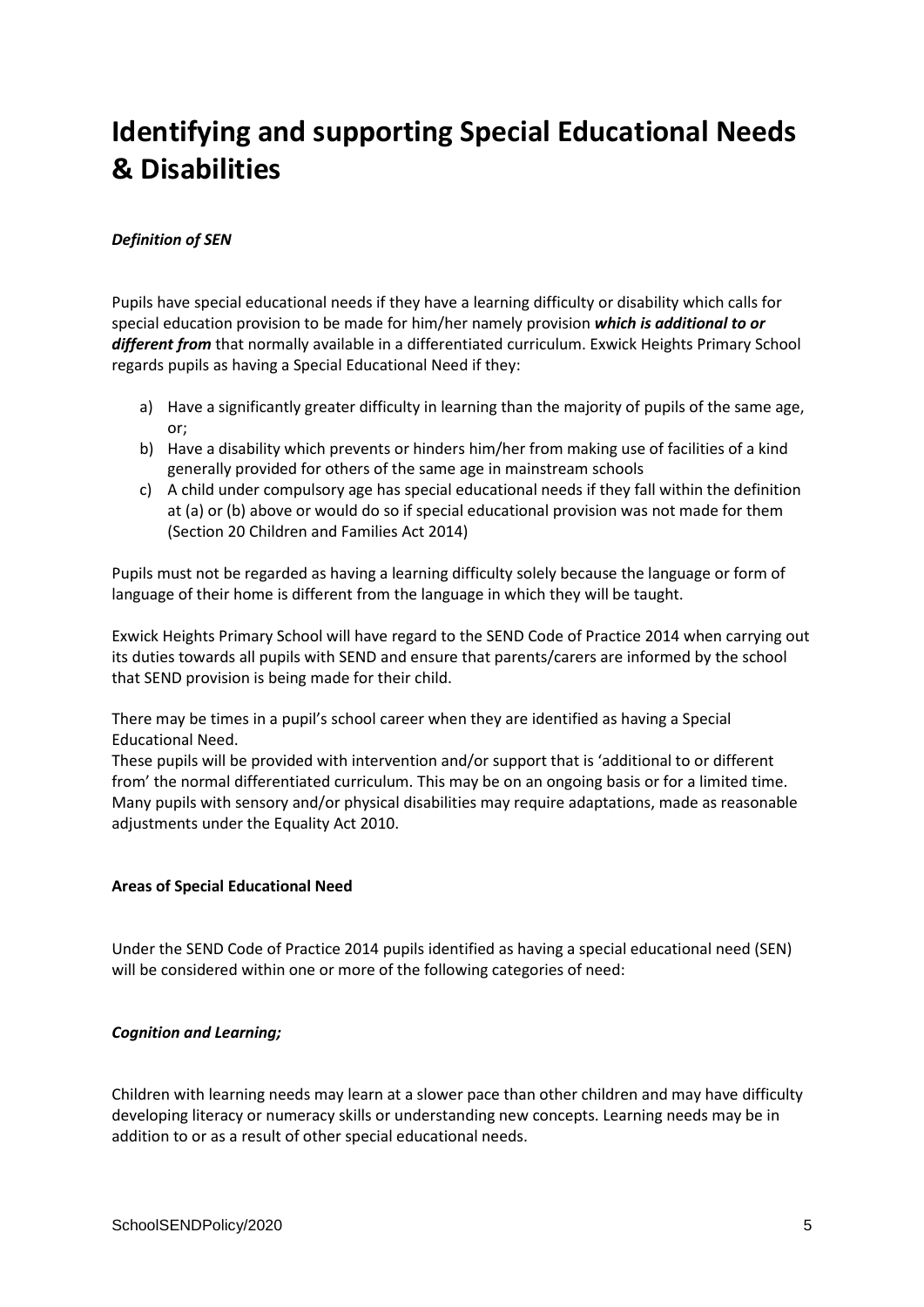Children with a specific learning difficulty (SpLD) will have difficulties related to one or more of dyslexia (reading and spelling), dyscalculia (maths), dyspraxia (co-ordination) and dysgraphia (writing).

Learning difficulties cover a wide range of needs, including moderate learning difficulties (MLD), severe learning difficulties (SLD), where children are likely to need support in all areas of the curriculum and associated difficulties with mobility and communication, through to profound and multiple learning difficulties (PMLD), where children are likely to have severe and complex learning difficulties as well as a physical disability or sensory impairment.

Cognition and Learning needs include:

- Specific learning difficulties (SpLD)
- Moderate learning difficulties (MLD)
- Severe learning difficulties (SLD), and
- Profound and multiple learning difficulties (PMLD)

#### *Social, Emotional and Mental Health Difficulties*

Children may experience a wide range of social and emotional difficulties which manifest themselves in many ways. These may include becoming withdrawn or isolated, as well as displaying challenging, disruptive or disturbing behaviour. These behaviours may reflect underlying mental health difficulties such as anxiety or depression, self-harming, substance misuse, eating disorders or physical symptoms that are medically unexplained.

Other children may have disorders such as attention deficit disorder, attention deficit hyperactive disorder or attachment disorder.

Social, Emotional and Mental Health Difficulties include:

- ADD
- ADHD
- Attachment Disorder

#### *Communication and Interaction needs*

Children with speech, language and communication needs (SLCN) have difficulty in communicating with others. This may be because they have difficulty saying what they want to, understanding what is being said to them or because they do not understand or use social rules of communication.

The profile for every child with SLCN is different and their needs may change over time. They may have difficulty with one, some or all of the different aspects of speech, language or social communication at different times of their lives. Children with autism, including Asperger's Syndrome, are likely to have particular difficulties with social interaction. They may also experience difficulties with language, communication and imagination, which can impact on how they relate to others.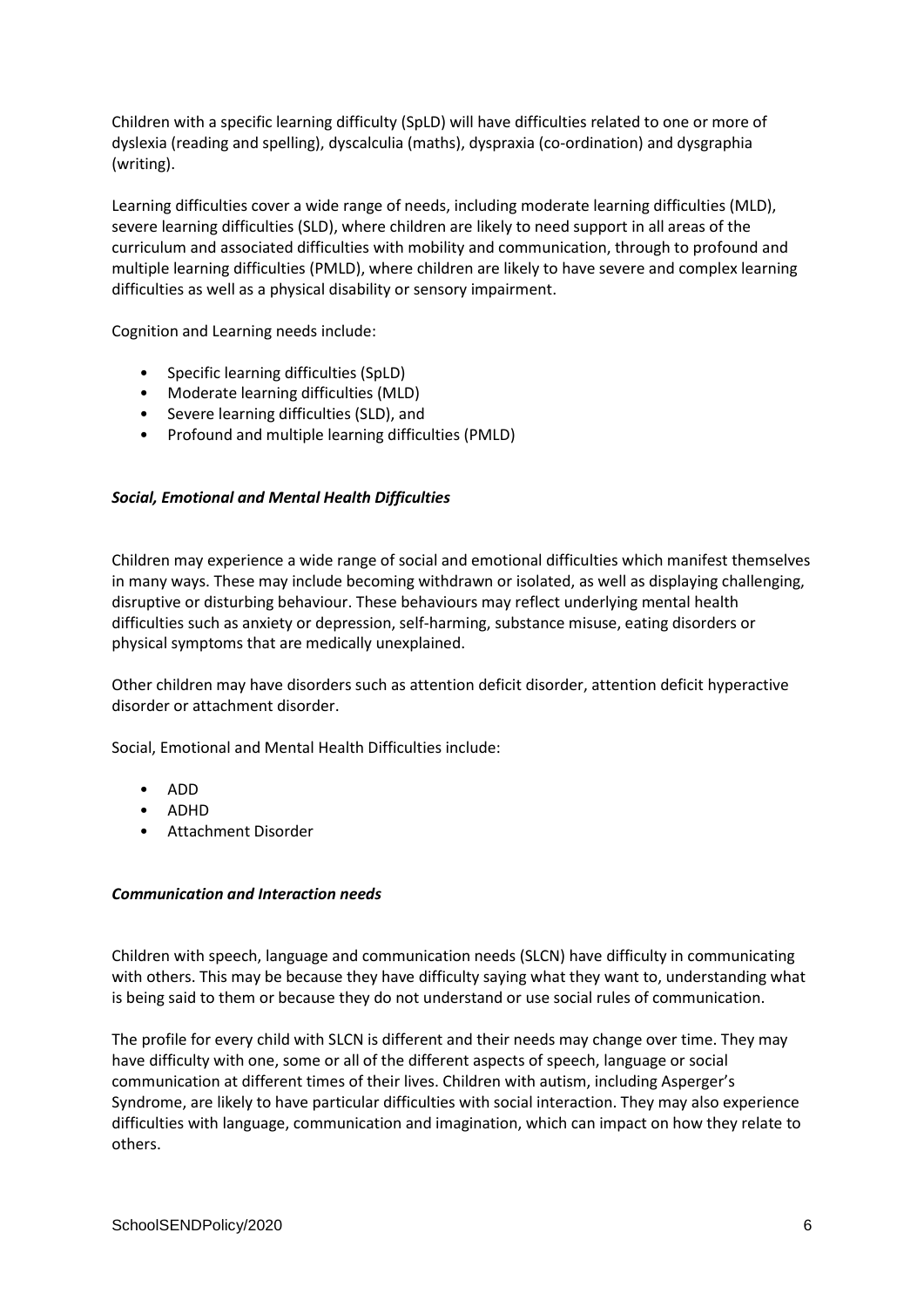Communication and Interaction needs include:

- Speech, language and communication needs (SLCN)
- Autism (including Asperger Syndrome)

#### *Sensory and/or Physical needs*

Some children require special educational provision because they have a disability and this prevents or hinders them from making use of the educational facilities generally provided. These difficulties can be age related and may fluctuate over time.

Many children with vision impairment (VI), hearing impairment (HI) or a multi-sensory impairment (MSI) will require specialist support and/or equipment to access their learning. Children with an MSI have a combination of vision and hearing difficulties. Some children with a physical disability (PD) require additional ongoing support and equipment to access all the opportunities available to their peers.

Sensory and/or physical needs include:

- Visual impairment (VI)
- Hearing impairment (HI including Deaf and hearing impairment)
- Multi-sensory impairment (MSI sometimes referred to as Deafblind)
- Physical disability (PD).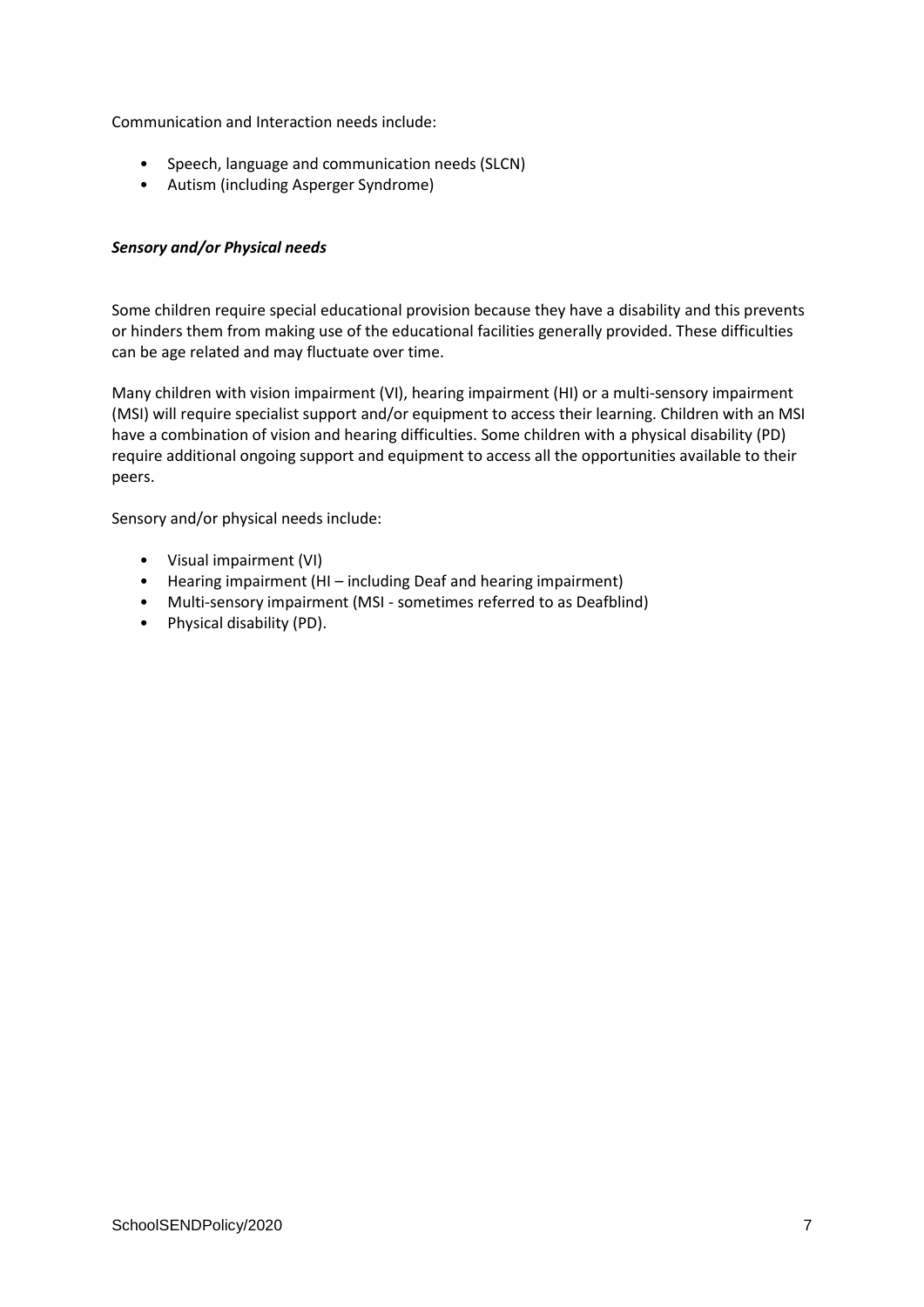### **A Graduated Response to SEND**

#### *Early Concerns*

The progress made by all pupils is regularly monitored and reviewed. Initially, concerns registered by teachers, parents/carers or other agencies are addressed by appropriate differentiation within the classroom and a record is kept of strategies used. This can be then used in later discussions if concerns persist.

#### *How we identify and support pupils with SEN*

All pupils' attainment and achievements are monitored by their teacher who is required to provide high quality teaching and learning opportunities differentiated for individual pupils. Where a pupil is making inadequate progress or falls behind their peers, additional support will be provided under the guidance of the class teacher. Adequate progress could:

- Be similar to that of peers;
- Match or better the pupils' previous rate of progress;
- Close the attainment gap between the pupil and their peers;
- Prevent the attainment gap growing wider.

Where pupils continue to make inadequate progress despite support and high quality teaching, the class teacher will work with the school's Special Educational Needs Coordinator (SENDCO) to assess if a pupil has a significant learning difficulty and agree appropriate support.

In some cases, it may be necessary to seek assessment by or advice from an external professional such as a specialist teacher or educational psychologist. This will always involve discussion and agreement with the pupil's parents/carers.

When considering whether a pupil has a special educational need any of the following may be evident:

- Makes little or no progress even when teaching approaches are targeted particularly in a pupil's identified area of weakness;
- Shows signs of difficulty in developing literacy or mathematics skills which result in poor attainment in some curriculum areas;
- Persistent emotional or behavioural difficulties which are not ameliorated by appropriate behaviour management strategies;
- Has sensory or physical problems and continues to make little or no progress despite the provision of specialist equipment;
- Has communication and /or interaction difficulties and continues to make little or no progress despite the provision of an appropriate differentiated curriculum.
- Has emotional or behavioural difficulties which substantially and regularly interfere with the pupil's own learning or that of the class groups, despite having an individualised behaviour support programme;
- Has SEND or physical needs that require additional specialist equipment or regular advice or visits by a specialist service;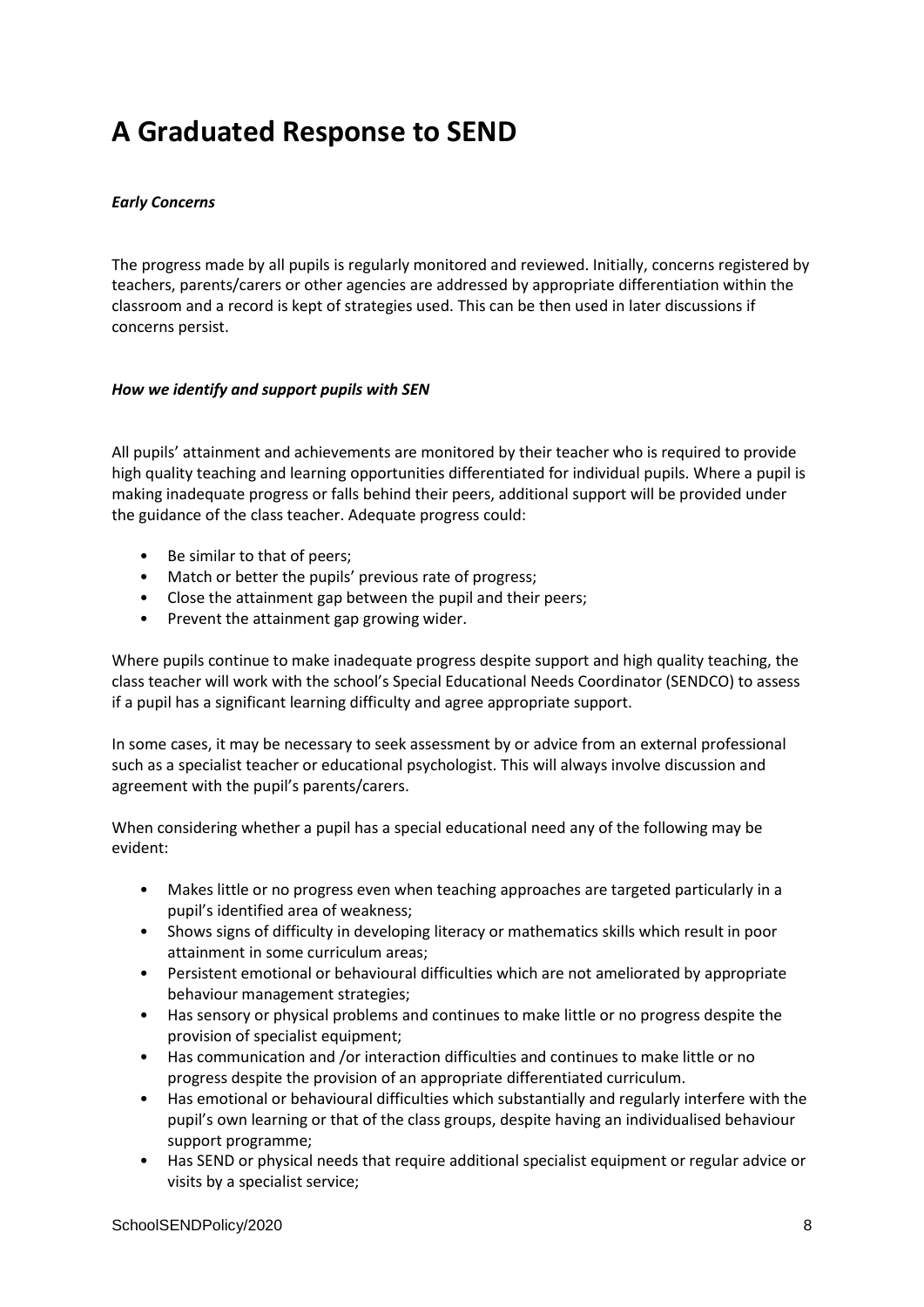• Has a communication and/or an interaction difficulty that impedes the development of social relationships and cause a substantial barrier to learning.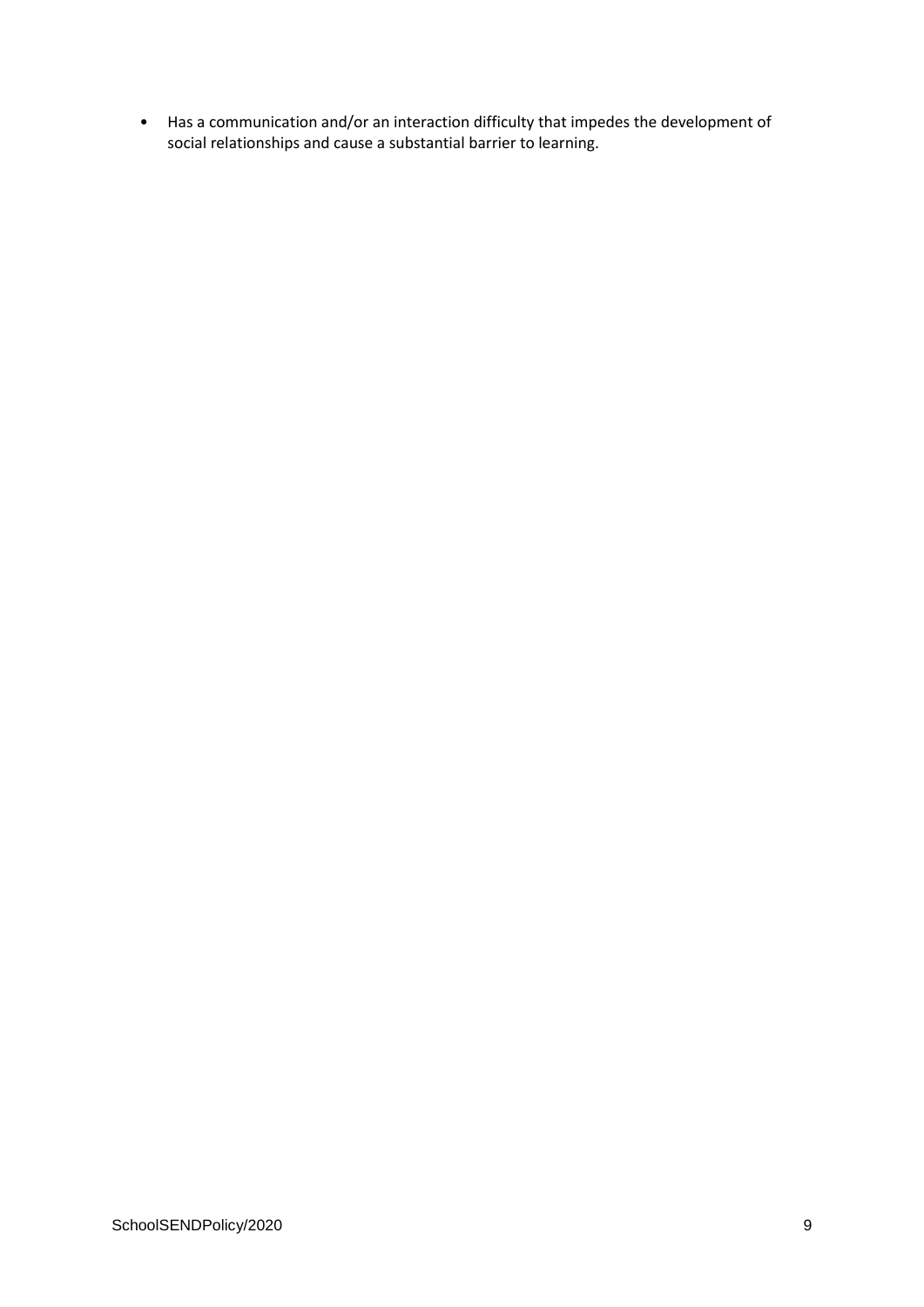### **Assess, Plan, Do and Review**

Where a pupil is identified as having SEN, we will take action to support effective learning by removing barriers to learning and put effective special educational provision in place. This **SEN support** will take the form of a four-part cycle through which earlier decisions and actions are revisited, refined and revised with a growing understanding of the pupil's needs and of what supports the pupil in making good progress and securing good outcomes. This is known as **the graduated approach – assess, plan, do, review.** 

For pupils with low level special educational needs the cycle of **Assess, Plan, Do** and **Review** will fit into the regular termly assessment and planning cycle for all pupils. These are known as Pupil Progress Meetings. For those pupils with more complex needs or for who a more frequent cycle needs to be employed additional meeting dates will be set and will include the termly Pupil Progress Meetings.

#### **Graduated Response**

**Assess**

| In identifying a pupil as needing <b>SEN support</b> the class teacher, working with the SENDCO, should |
|---------------------------------------------------------------------------------------------------------|
| carry out a clear analysis of the pupil's needs. This should draw on the teacher's assessment and       |
| experience of the pupil, their previous progress and attainment, as well as information gathered        |
| from other areas of the school.                                                                         |

- The pupil's development in comparison to their peers and national data should also be considered along with the parent's views and experience, the pupil's views and, if relevant, advice from external support services. These will be recorded on an SEN Support Plan. The school and parents/carers will meet, where appropriate, with other agencies including those from Health and Social Care to create and up-date the SEN Support Plan.
- This assessment will be reviewed regularly to ensure support and intervention are matched to need, barriers to learning are identified and overcome so that a clear picture of the interventions put in place and their impact is developed. With some areas of SEN, the most reliable method of developing a more accurate picture of need will be the way in which the pupil responds to an intervention.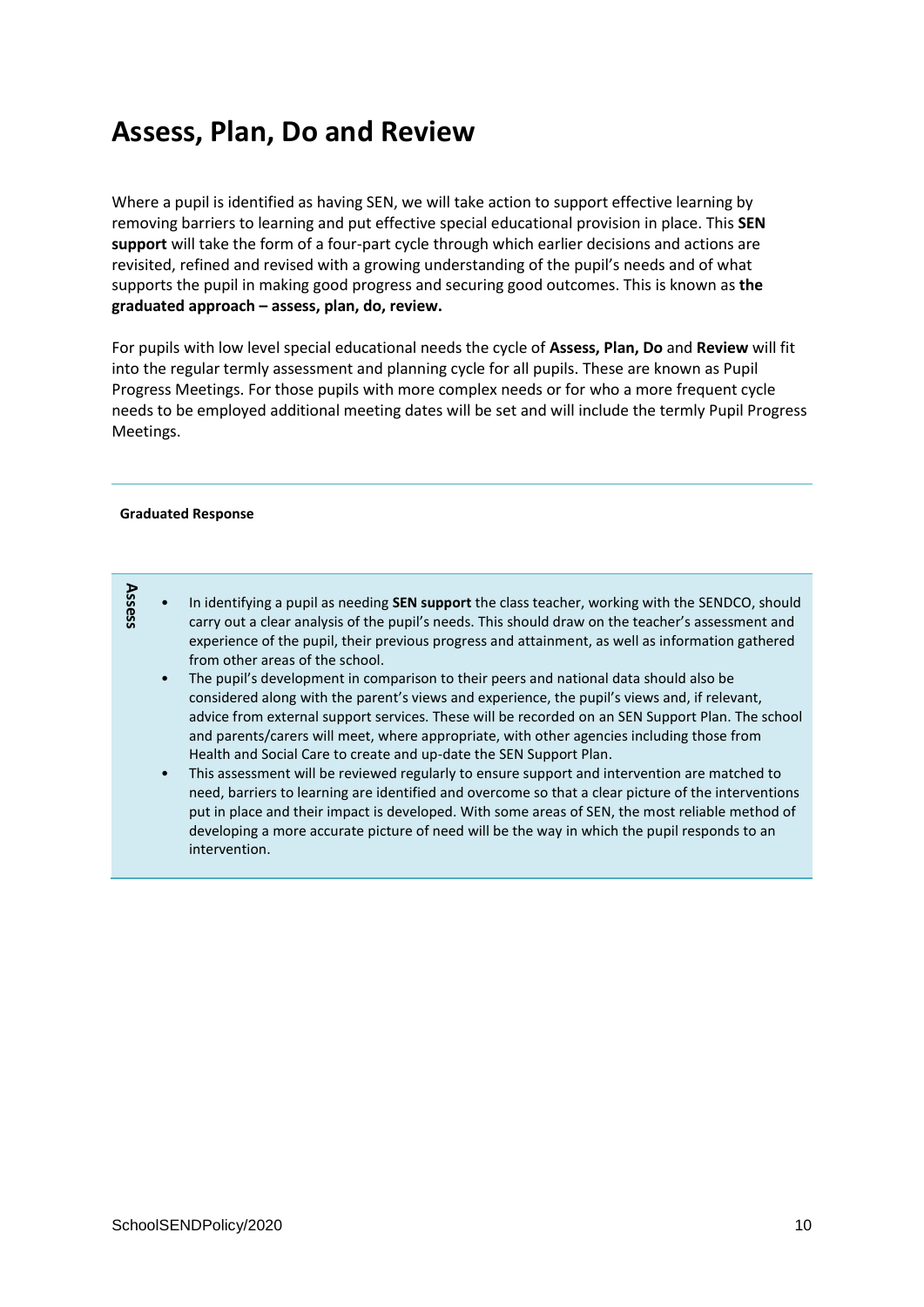- Parents/carers, with their child, will meet with the class teacher and the SENDCO to decide on the interventions and support to be put in place as well as the expected impact on progress and development. This will be recorded on an SEN Support Plan with a date to review the plan. The date for review will depend on the level of need present.
- The SEN Support Plan will clearly identify the areas of needs, the desired outcomes, the support and resources provided, including any teaching strategies or approaches that are required and when the SEN Support Plan will be reviewed.
- The support and intervention provided will be selected to meet the outcomes identified for the pupil, based on reliable evidence of effectiveness and will be provided by staff with appropriate skills and knowledge.
- The SEN Support Plan will usually involve a contribution by parents/carers to reinforce learning at home.
- Where appropriate, the SEN Support Plan will detail the support from other agencies and how this will support the pupil in achieving the desired outcomes.
- **So, if it is agreed that a pupil requires SEN support, all parties meet and develop an SEN Support Plan detailing the support which will bring about the next part of the cycle –**
- The class teacher remains responsible for working with the pupil on a daily basis and will work closely with any teaching assistants or specialist staff involved, to plan and assess the impact of support and interventions and how they can be linked to classroom teaching.
	- The SENDCO will support the class teacher in the further assessment of the pupil's needs, in problem solving and advising on the effective implementation of support.
	- **The class teacher is responsible for the daily implementation of the plan and will contribute to**

**Review**

**–**

**Do**

- There will be a review of the SEN Support Plan on the date previously agreed. This review will evaluate the impact and quality of the support and interventions and include the views of the pupil and their parents/carers.
- Parents/carers will be given information about the impact of the support and interventions provided enabling them to be involved with planning the next steps. Where appropriate other agencies will be asked to contribute to this review.
- Where a pupil has complex needs involving more than one agency it will depend on the pupils needs and the frequency of the educational reviews as to whether external agencies attend each educational review, this will be agreed at the initial meeting.
- This review will feedback into the analysis of the pupil's needs, then the class teacher, working with the SENDCO, will revise the support in light of the pupil's progress and development, with decisions on any changes made in consultation with the parent and the pupil.
- Where there is a sustained period of insufficient or no progress, the school may decide to gain involvement and advice from a specialist or external agency. The school will consult with parents/carers before involving a specialist or external agency.

#### **Exit Criteria**

Source the technology in the chain of the bitsto track variety and the Statistical contents of the statistical contents of the statistical contents of the statistical contents of the statistical contents of the statistical When a pupil has made sufficient progress in their area of need that they no longer require any provision that is *different from* or *additional to* that which is normally available as part of high quality and differentiated teaching they will no longer be seen as requiring SEN Support. At this point, through discussion and agreement with parents/carers the pupil will be removed from the schools SEN register.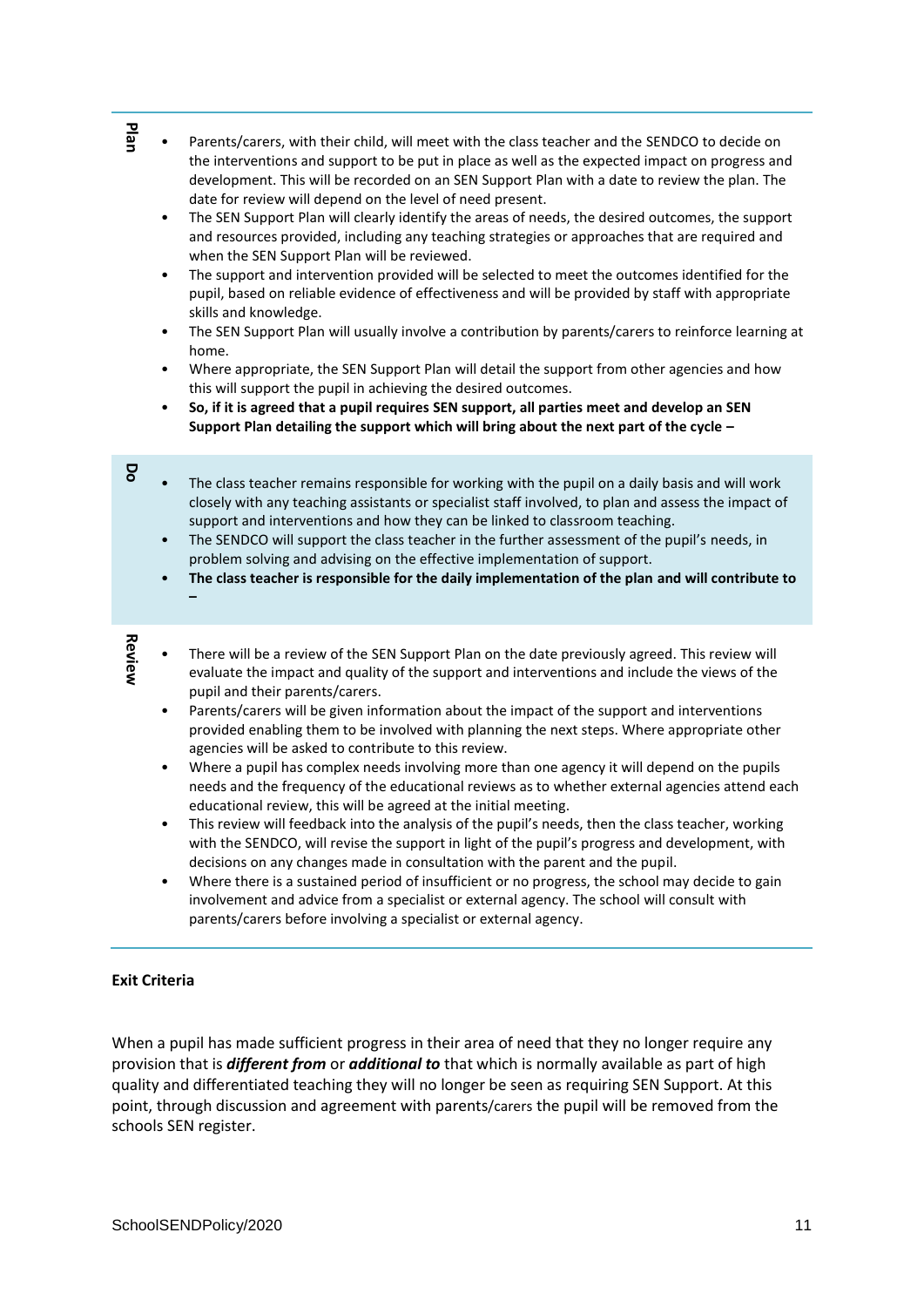### **Statutory Assessment of Needs (EHC)**

Where, despite the school having taken relevant and purposeful action to identify, assess and meet the Special Educational Needs and/or Disabilities of the pupil, the child has not made expected progress, the school or parents/carers should consider requesting an Education, Health and Care (EHC) needs assessment. The evidence gathered through the regular review of the SEN Support Plan will help the Local Authority (LA) in determining when this statutory assessment of needs is required.

Where a pupil has an Education Health and Care Plan (EHCP), the Local Authority must review the plan every twelve months as a minimum. Schools have a duty to co-operate so Exwick Heights Primary School will hold annual review meetings on the behalf of Devon LA and complete the appropriate paperwork for this process.

#### **Monitoring and Evaluation of SEND**

Regular monitoring of the quality of provision for all pupils including those with SEND follows the schools assessment and monitoring calendar. In addition the cycle of Assess, Plan, Do and Review ensures that pupils with SEND have their individual provision reviewed regularly, and at least termly. Additional training, advice and support will be provided to teaching staff where necessary in order to facilitate pupil progress and to meet pupil needs.

Pupil progress is tracked half-termly and where pupils are not making sufficient progress additional information is sought and appropriate action taken.

#### **Supporting Pupils and Families**

We value and accept the positive role and contribution parents/carers can make. We make every effort to work in full co-operation with parents/carers, recognising and respecting their roles and responsibilities. Parents/carers are encouraged to work with the school and other professionals to ensure that their child's needs are identified properly and met as early as possible.

In order that they play an active part in their child's development, the school endeavours to provide parents/carers with the relevant information so they can reinforce learning in the home.

At Exwick Heights Primary School we endeavour to support parents/carers so that they are able to:

- Feel fully supported and taken seriously should they raise a concern about their child
- Recognise and fulfil their responsibilities and play an active and valued role in their child's education
- Understand procedures and documentation
- Make their views known about how their child is educated
- Have access to information, advice and support during assessment and any related decisionmaking process about special educational provision.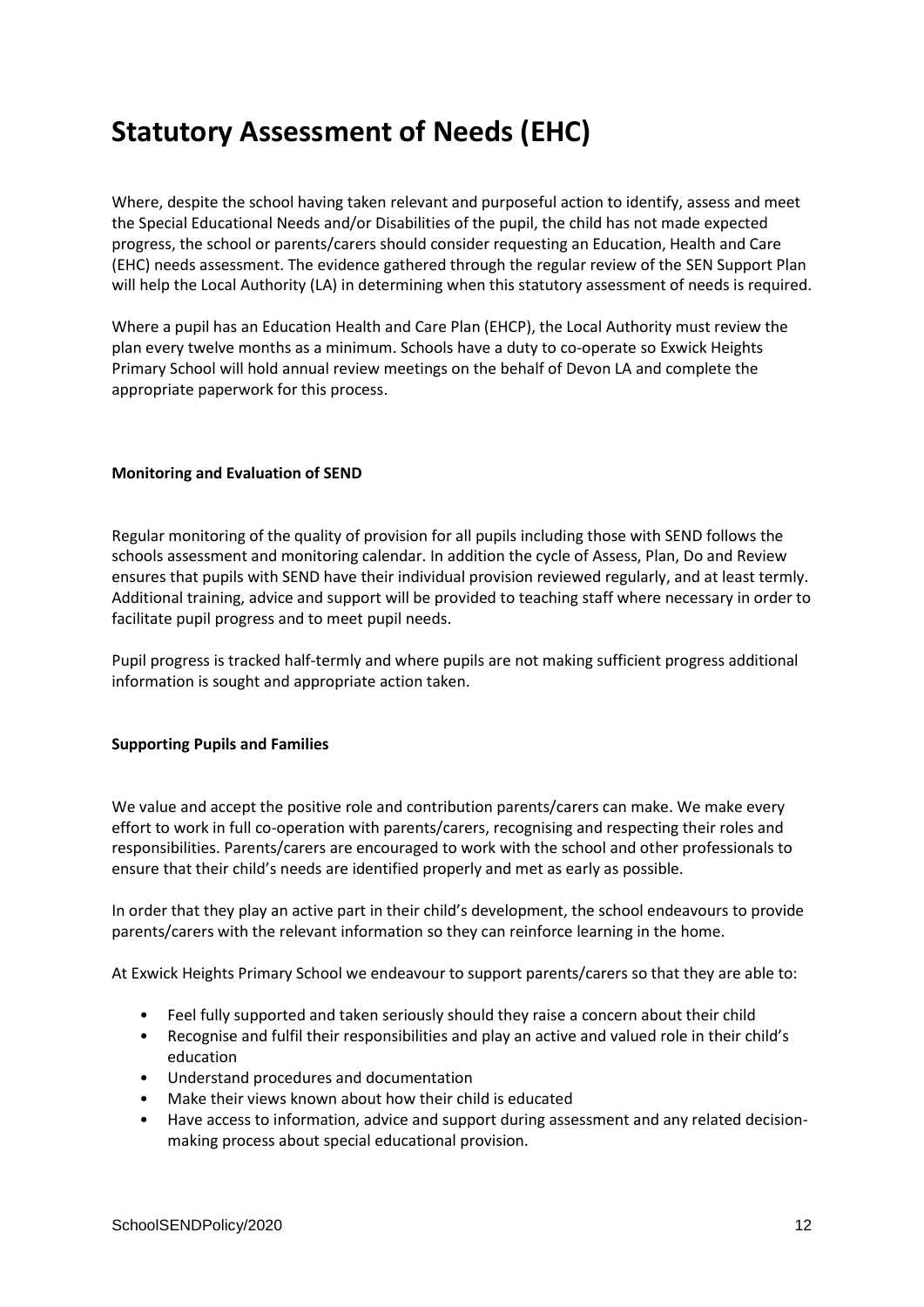Parents/carers of a child with SEN support will have the opportunity to meet to discuss SEN Support at least **3** times a year formally, with either the class teacher or the SENDCO. Further to this, the SENDCO is happy to meet with parents/carers to discuss progress or concerns as appropriate.

Parents/carers are encouraged to seek help and advice from Independent Information Advice and Support services, including Devon Information and Advice Service (DIAS). These are able to provide impartial and independent advice, support and information on special educational needs and disabilities.

Parents/carers are also encouraged to visit the Devon County Council Local Offer website [www.devon.gov.uk/send.](http://www.devon.gov.uk/send) This website provides valuable information about different agencies, services and resources for children, young people with SEND and their families in addition to school resources and information.

#### **Children in Care/Looked After**

When a child is in care, the carers are accorded the same rights and responsibilities as parents. The school has both an appointed member of staff and a governor for Looked after Children.

#### **Pupil Voice**

We hold the views of pupils highly and recognise the importance of gaining genuine pupil views in promoting the best pupil outcomes. Pupils are able to share their views in a number of different ways (appropriate to age and ability).

These views are welcome at any time but are specifically sought as part of their annual review, as part of their Pupil Progress Meetings and at the end of a targeted intervention. We ask all pupils to contribute to the setting of their own outcomes.

#### **Partnership with External Agencies**

The School is supported by a wide range of different agencies and teams and we work in a multiagency capacity. Together, we plan and review the best provision for each individual child.

#### **Transition**

A change of school, class and staff can be an exciting, yet anxious time for all pupils. We recognise that this can be very challenging for some pupils with SEND. We endeavour to make sure these periods of change are carefully managed in a sensitive way to provide continuity of high quality provision and reassurance to pupils and families.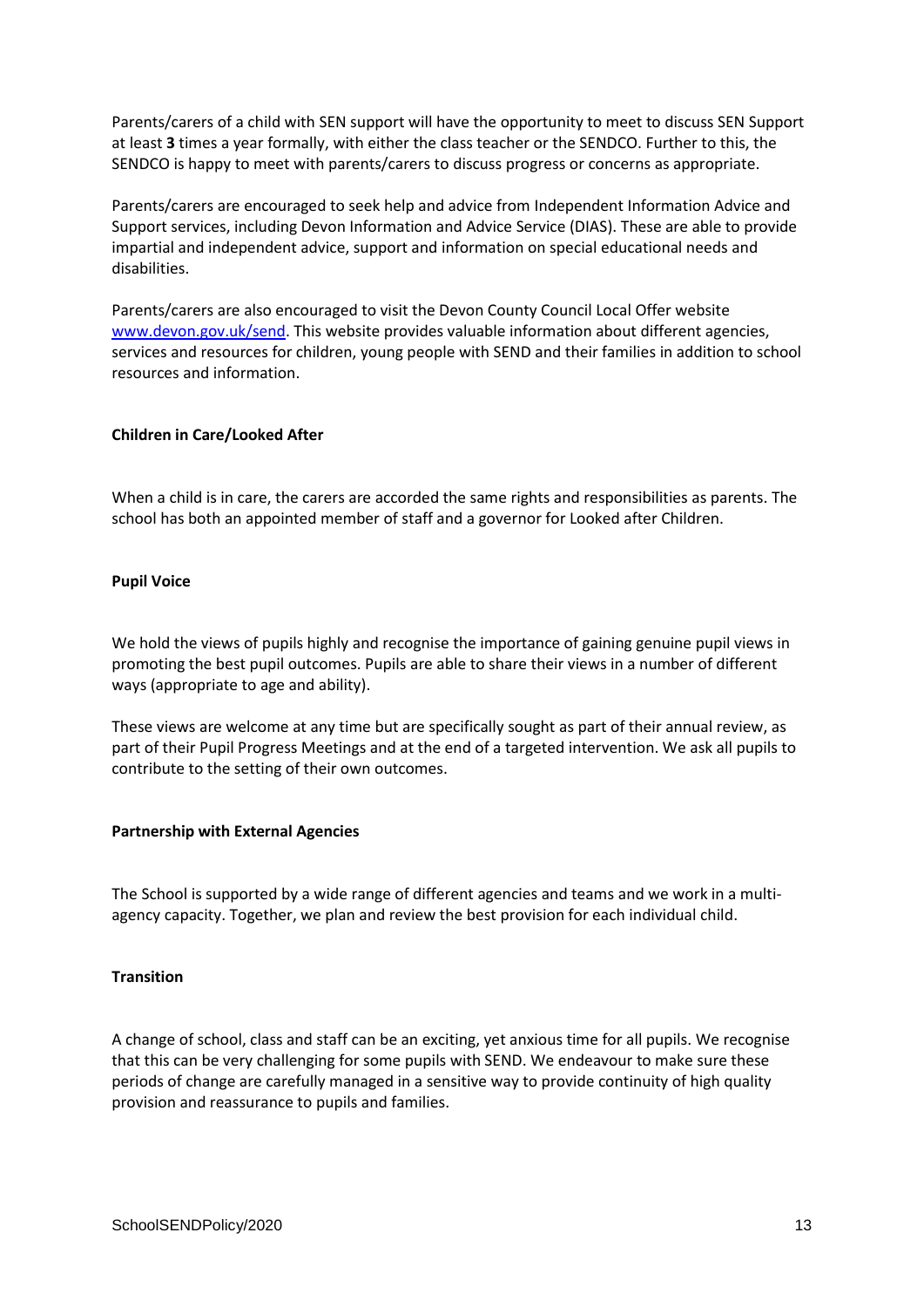### **Training and Resources**

#### *Allocation of resources*

- Resources are allocated to support children with identified needs as identified previously.
- Each year we map our provision to show how we allocate human resources to each year group; this is reviewed regularly and can change during the academic year, responding to the changing needs within our classes.
- This support may take the form of differentiated work in class, support from a Teaching Assistant (TA) in focused intervention in groups, or for individuals.
- Specialist equipment, books or other resources that may help the pupil are purchased as required

#### **Continuing Professional Development (CPD) for Special Educational Needs**

- All staff at the school engage in weekly training sessions when Quality First Teaching is addressed.
- The SENDCO and other SLT members provide regular CPD to other staff in school in specific aspects of meeting the needs of pupils with SEN – a programme covering a variety of SEN is offered. In addition, teaching staff are encouraged to request additional training in areas of SEN relevant and appropriate to their cohort and career aspirations.
- All staff have regular CPD meetings. The progress of all pupils including those with SEND is a core aspect of the appraisal process and appraisal targets will look at how to develop staff skills in meeting individual pupil needs as necessary.
- Teaching assistants are engaged in an ongoing training whereby the role of the teaching assistant is developed.
- External trainers are brought in periodically to address more specialist training needs such as dealing with specific medical conditions (e.g. epilepsy) or to train staff in the use of specific interventions. In addition, online training modules are utilised as appropriate.
- Peer support and guidance is available daily for all staff in school and some of the best training development occurs through professional dialogue with colleagues looking at meeting the specific needs of a pupil.

### **Funding**

Funding for SEN in mainstream schools is mainly delegated to the schools' budget. It is the expectation that schools provide support to their pupils with SEN from their SEN budget. Where a pupil requires an exceptionally high level of support that incurs a greater expense, the school can request additional funds from the Inclusion Team.

The school will need to be able to demonstrate how it has spent the funding to date and the impact of this as well as demonstrating why further additional funding is required and how it would be used. This additional 'top-up' funding is then paid from the local authorities high needs block into the schools budget.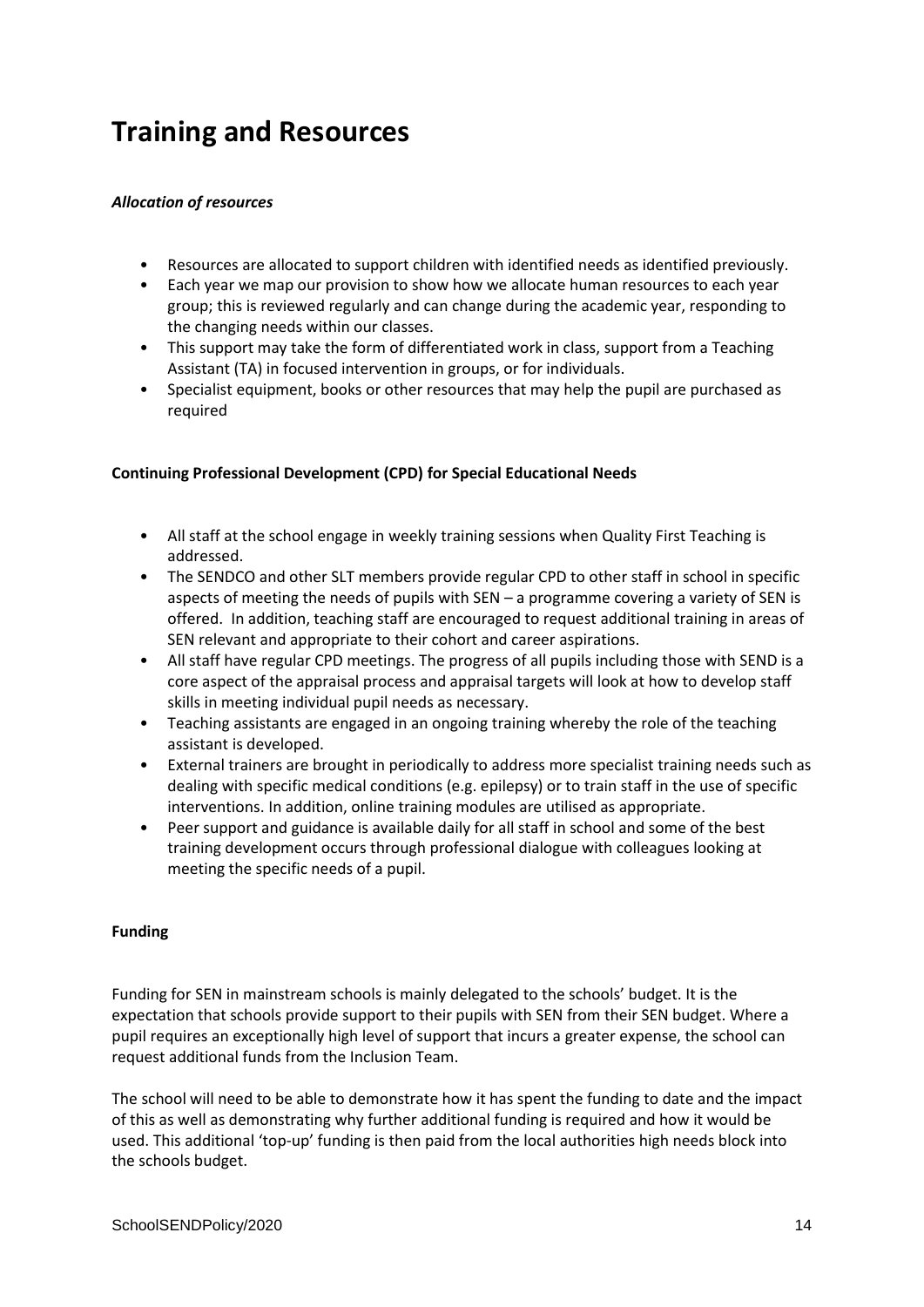#### **Personal Budgets**

Personal Budgets are only available to pupils with an Education, Health and social Care Plan (EHCP) or pupils who are currently under-going a needs assessment for an EHCP. Funding can be made available to parents/carers as a personal budget for them to commission their own provision for their child under certain conditions.

Parents/carers who would like to enquire further about using the personal budget should speak in the first instance to the SENDCO or to :

www.devon.gov.uk/educationandfamilies/special-educational-needs-and-disability-send-localoffer/support-education-health-and-care/personal-budgets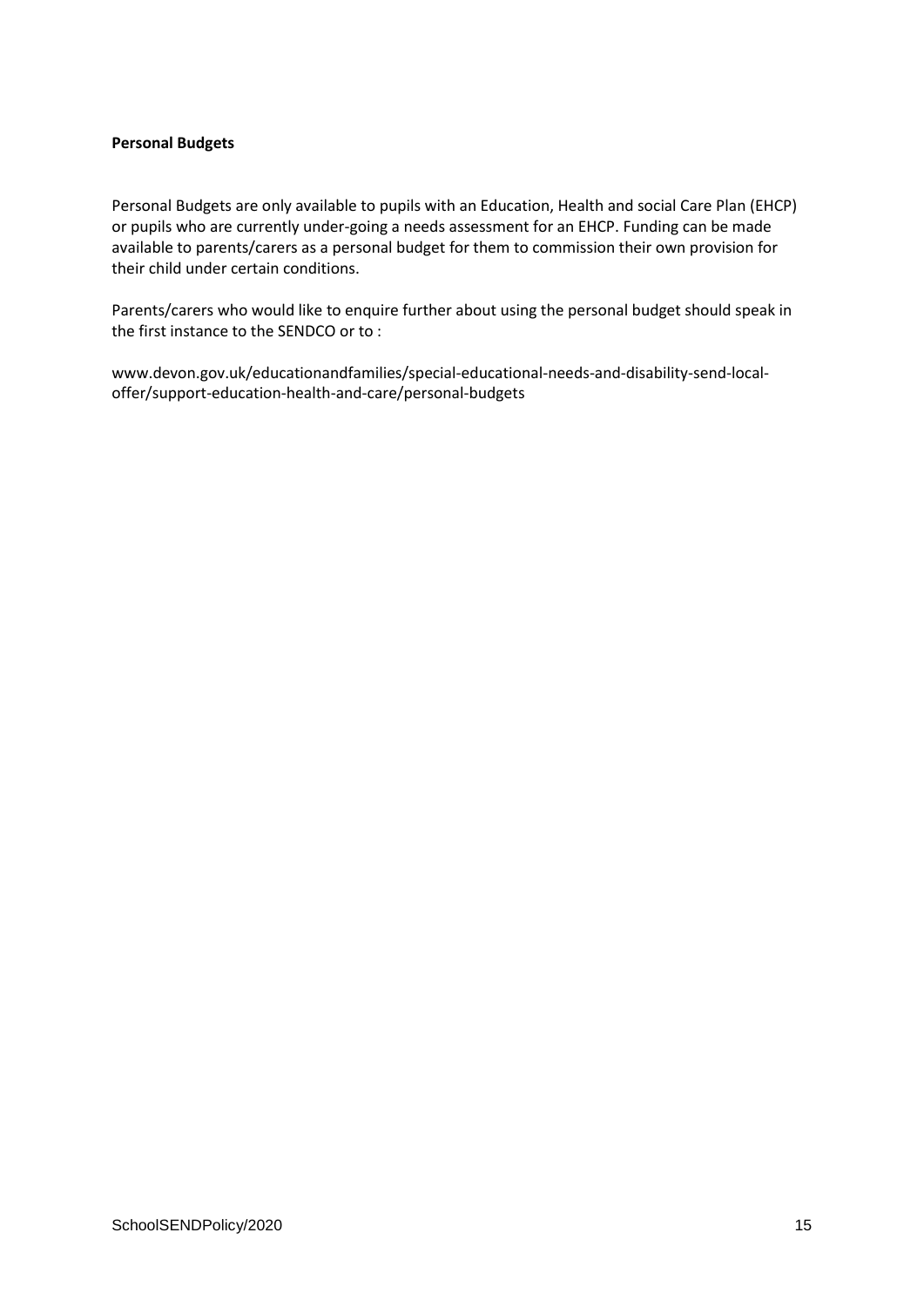### **Roles and Responsibilities**

Provision for pupils with special educational needs is a matter for the school as a whole. In addition to the Governing Body, Head Teacher and SENDCO, all members of staff have important responsibilities.

#### *Governing Body:*

The Governing Body endeavours to follow the guidelines as laid down in the SEND Code of Practice (2014) to:

- use their best endeavours to make sure that a child with SEN gets the support they need this means doing everything they can to meet children and young people's Special Educational Needs
- ensure that children and young people with SEN engage in the activities of the school alongside pupils who do not have SEN
- designate a teacher to be responsible for co-ordinating SEN provision the SEN coordinator, or SENDCO.
- inform parents/carers when they are making special educational provision for a child
- prepare an SEN information report and their arrangements for the admission of disabled children, the steps being taken to prevent disabled children from being treated less favourably than others, the facilities provided to enable access to the school for disabled children and their accessibility plan showing how they plan to improve access progressively over time

#### *Headteacher:*

The Headteacher has responsibility for the day-to-day management of all aspects of the school's work, including provision for children with special educational needs. The Headteacher will keep the Governing Body fully informed on Special Educational Needs issues. The Headteacher will work closely with the SENDCO and the Governor with responsibility for SEND.

#### *SENDCO:*

In collaboration with the Headteacher and governing body, the SENDCO determine the strategic development of the SEND policy and provision with the ultimate aim of raising the achievement of pupils with SEND.

The SENDCO takes day-to-day responsibility for the operation of the SEND policy and co-ordinates the provision for individual children, working closely with staff, parents/carers and external agencies. The SENDCO provides relevant professional guidance to colleagues with the aim of securing highquality teaching for children with special educational needs.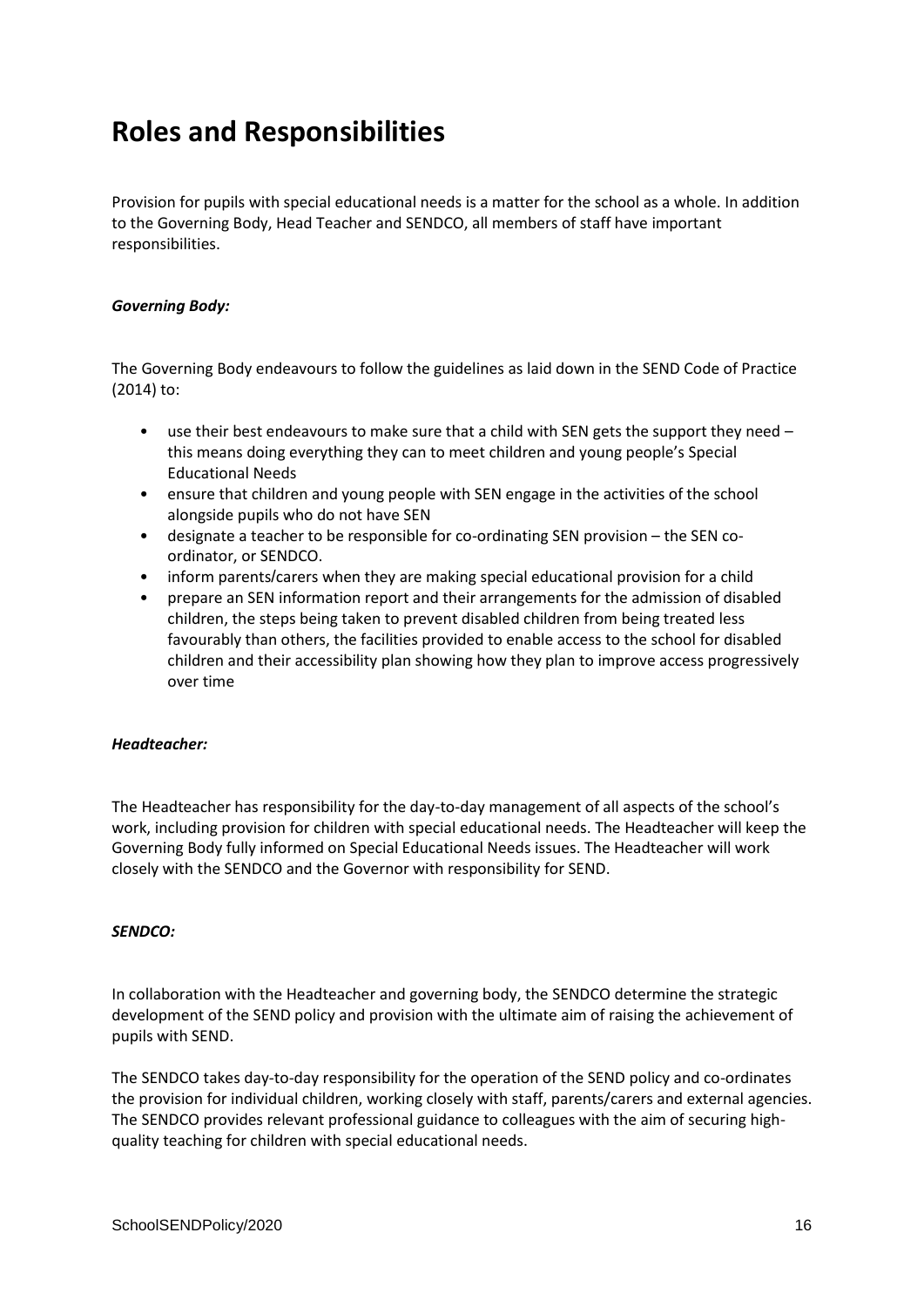Through analysis and assessment of children's needs, and by monitoring the quality of teaching and standards of pupils' achievements and setting targets, the SENDCO develops effective ways of overcoming barriers to learning and sustaining effective teaching.

The SENDCO liaises and collaborates with class teachers so that learning for all children is given equal priority.

The principle responsibilities for the SENDCO include:

- Overseeing the day-to-day operation of the SEND policy
- Co-ordinating provision for SEND pupils and reporting on progress
- Advising on the graduated approach to providing SEN support Assess, Plan, Do, Review
- Advising on the deployment of the school's delegated budget and other resources to meet pupils' needs effectively
- Monitoring relevant SEN CPD for all staff
- Managing the Inclusion team
- Overseeing the records of all children with special educational needs and ensuring they are up to date
- Liaising with parents/carers of children with special educational needs
- Contributing to the in-service training of staff
- Being a point of contact with external agencies, especially the local authority and its support services
- Liaising with early years providers, other schools, educational psychologists, health and social care professionals and independent or voluntary bodies
- Liaising with potential next providers of education to ensure a pupil and their parents/carers are informed about options and a smooth transition is planned
- Monitoring the impact of interventions provided for pupils with SEND
- To lead on the development of high quality SEND provision as an integral part of the school improvement plan
- Working with the Headteacher and the school governors to ensure that the school meets its responsibilities under the Equality Act (2010) with regard to reasonable adjustments and access arrangements

### *All Teaching and Non-Teaching Staff:*

- All staff are aware of the school's SEND policy and the procedures for identifying, assessing and making provision for pupils with special educational needs.
- Class teachers are fully involved in providing high quality teaching, differentiated for individual pupils. This includes reviewing and, where necessary, improving, their understanding of strategies to identify and support vulnerable pupils and their knowledge of the SEN most frequently encountered.
- Class teachers are responsible for setting suitable learning challenges and facilitating effective special educational provision in response to pupils' diverse needs in order to remove potential barriers to learning. This process should include working with the SENDCO to carry out a clear analysis of the pupil's needs, drawing on the teacher's assessment and experience of the pupil as well as previous progress and attainment.
- Teaching assistants will liaise with the class teacher and SENDCO on planning, on pupil response and on progress in order to contribute effectively to the graduated response, (assess, plan, do, review).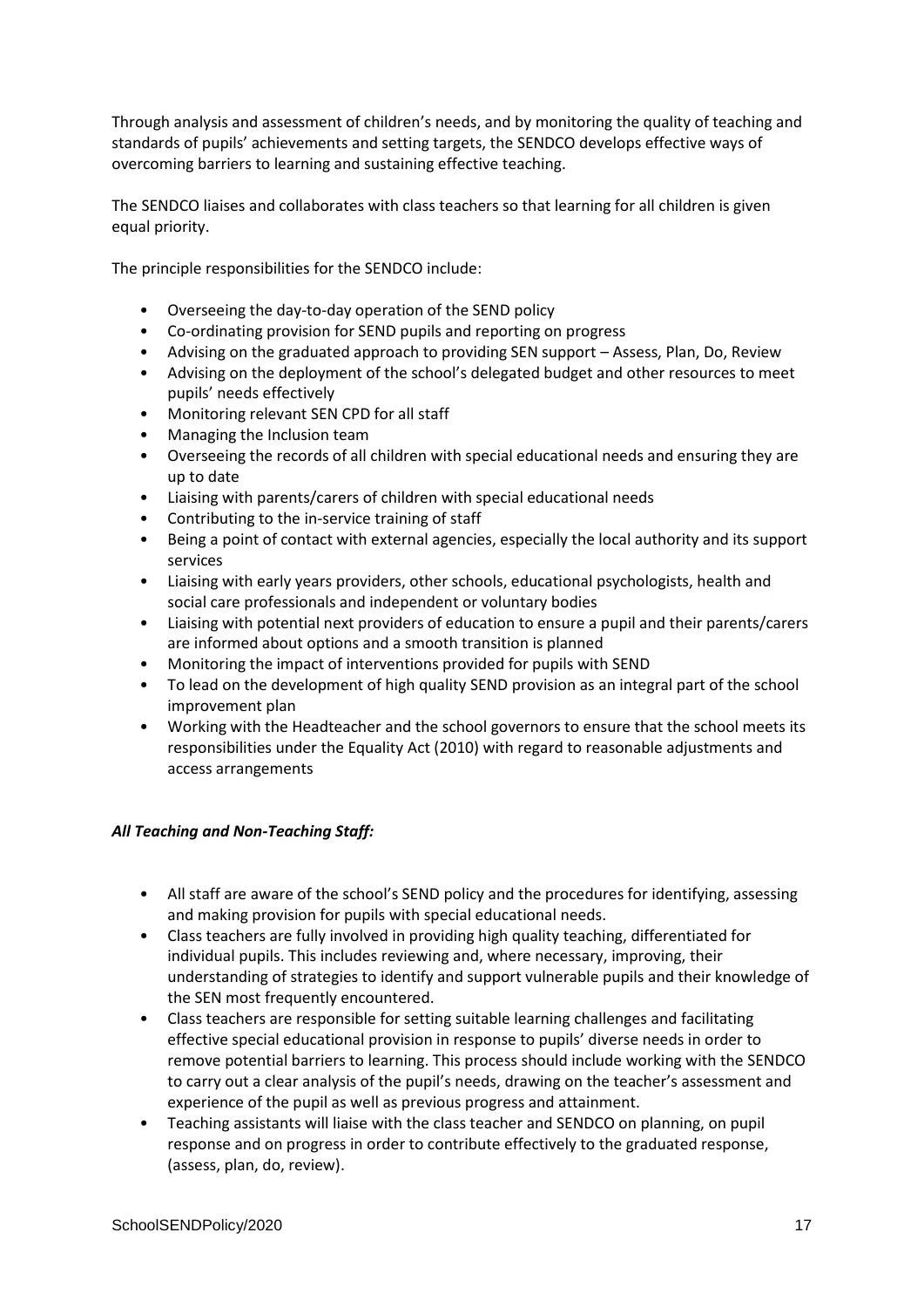#### **Meeting Medical Needs**

The Children and Families Act 2014 places a duty on schools to make arrangements to support pupils with medical conditions. Individual healthcare plans will normally specify the type and level of support required to meet the medical needs of such pupils.

Where children and young people also have SEN, their provision should be planned and delivered in a co-ordinated way using the SEN Support Plan paperwork. For those pupils with an Education, Health and Care (EHC) plan this will be used as it brings together health and social care needs, as well as their special educational provision.

The school recognises that pupils at school with medical conditions should be properly supported so that they have full access to education, including school trips and physical education. Some children with medical conditions may be disabled and where this is the case the school will comply with its duties under the Equality Act 2010. *Please see the schools Medical Policy for further details.*

#### **Children in Hospital**

The member of staff responsible for ensuring that pupils with health needs have proper access to education, usually the SENDCo, will liaise with other agencies and professionals\*, as well as parents/carers, to ensure good communication and effective sharing of information. This will enable optimum opportunities for educational progress and achievement.

\* E.g. *medical agencies, Hospital School, DPLS*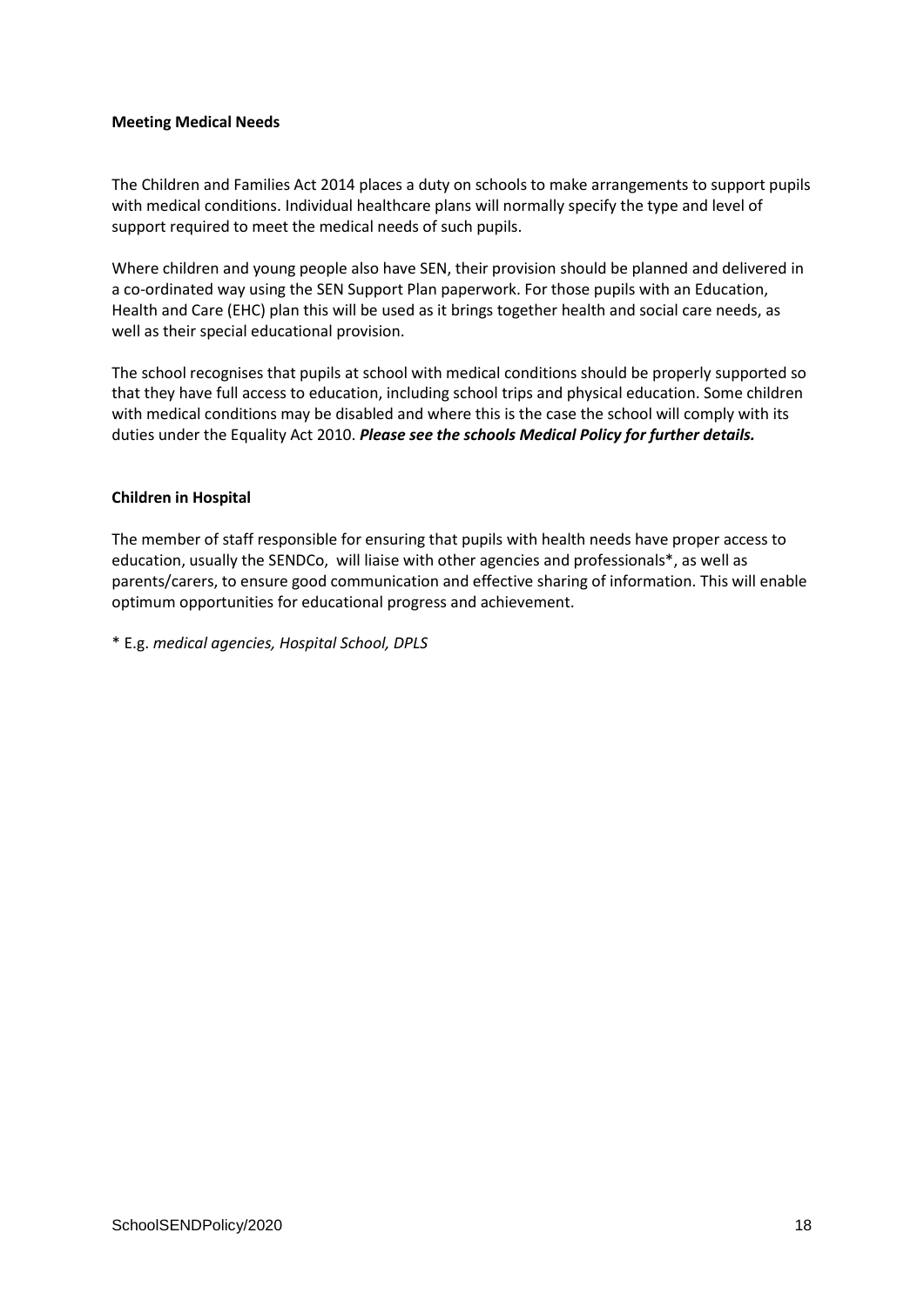### **SEND Information Report**

The school will ensure that the SEND information is assessable on the school website. Governors have a legal duty to publish information on their websites about the implementation of the policy for pupils with SEN. The information published will be updated annually and any changes to the information occurring during the year will be updated as soon as possible. Details on the information required can be found in **Appendix X**.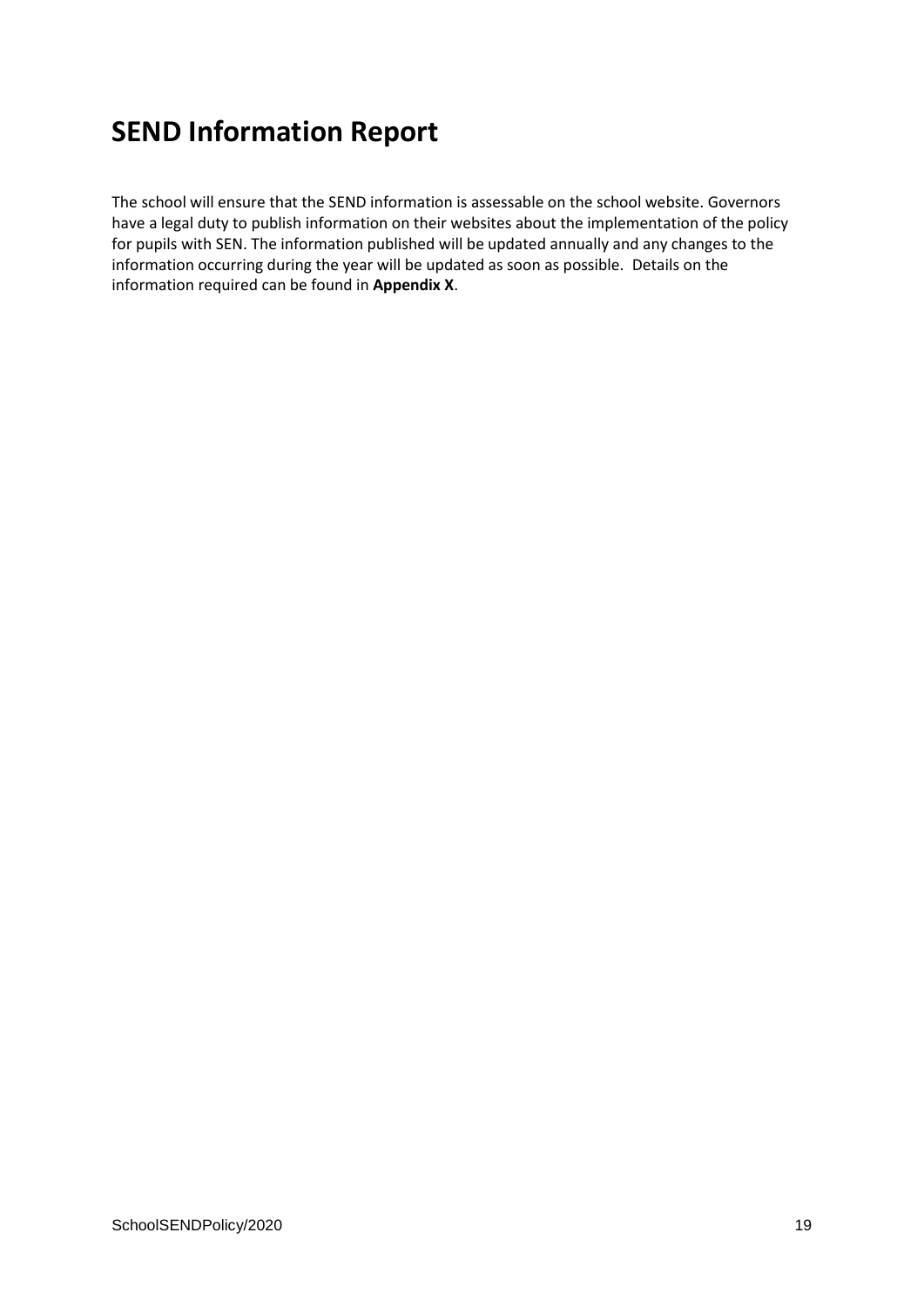### **Monitoring and Accountability**

#### **Accessibility**

The school is compliant with the Equality Act 2010 and Accessibility legislation. It is fully accessible for wheelchair users as the school is only on a ground floor level and has disabled toilet facility. Exwick Heights Primary School work hard to develop their accessibility and the schools' accessibility plan detailing how this is being developed can be accessed from the school website.

#### **Storing and Managing Information**

Pupil SEND records will be kept in accordance to the DfE guidance contained in "Statutory Policies for schools" (February 2014) [\(https://www.gov.uk/government/uploads/system/uploads/attachment\\_data/file/284301/statutory](https://www.gov.uk/government/uploads/system/uploads/attachment_data/file/284301/statutory_schools_policies.pdf) schools\_policies.pdf)

#### **Responding to Complaints**

In the first instance, parent complaints about the provision or organisation of SEND are dealt with through the procedures outlined in the School's Complaints Policy.

If there continues to be disagreement with regard to SEND provision the Local Authority should make arrangements that include the appointment of independent persons with a view to avoiding or resolving disagreements between the parents/carers and the school. This includes access to mediation before tribunal. Parents/carers have a right to appeal to a SEND tribunal at any stage.